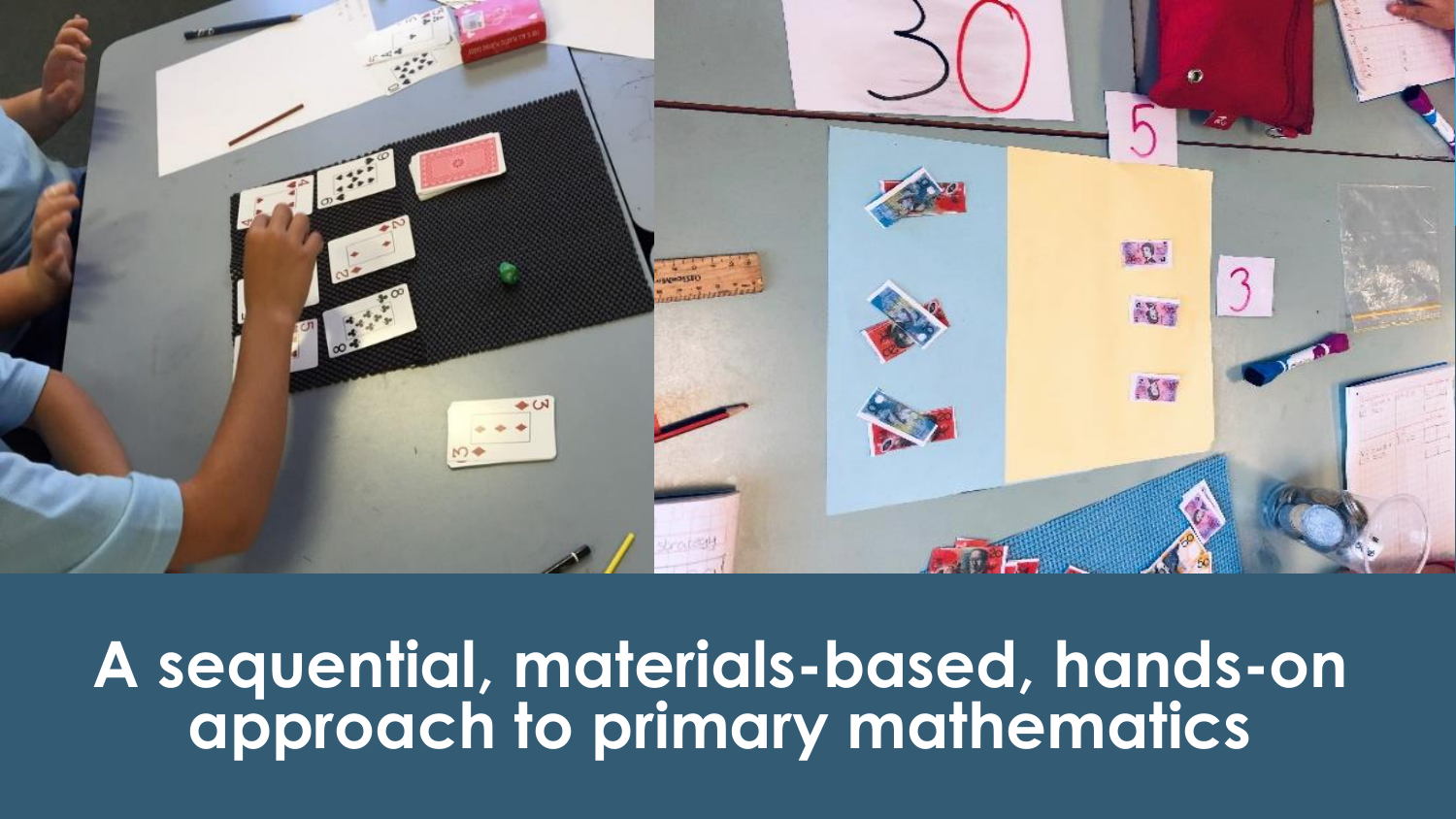"Top Ten has reinvigorated and improved maths teaching and learning at Yeo Park within a few short terms. Teachers find the differentiation included in each lesson and within assessment has allowed them to cater to individuals successfully. We love the maths library and lessons! The best part for us, as a school who teaches using inquiry methodology is that Top Ten is centered around student inquiry, problem solving, hands on, engaging lessons that the teacher will enjoy delivering."

**Ms Fiona Wood, Yeo Park Infants School, Sydney (2019)** 

"We love the hands on activities and pictures that show you exactly what to do! Both our students and teachers are happier since we have used Top Ten Maths packs."

**Nicki, Instructional Leader, Narranga Public School, NSW (2019)**

"An excellent hands on resource that links literacy and numeracy." **Melissa, Instructional Leader of Numeracy, Hurstville Public School, NSW (2019)**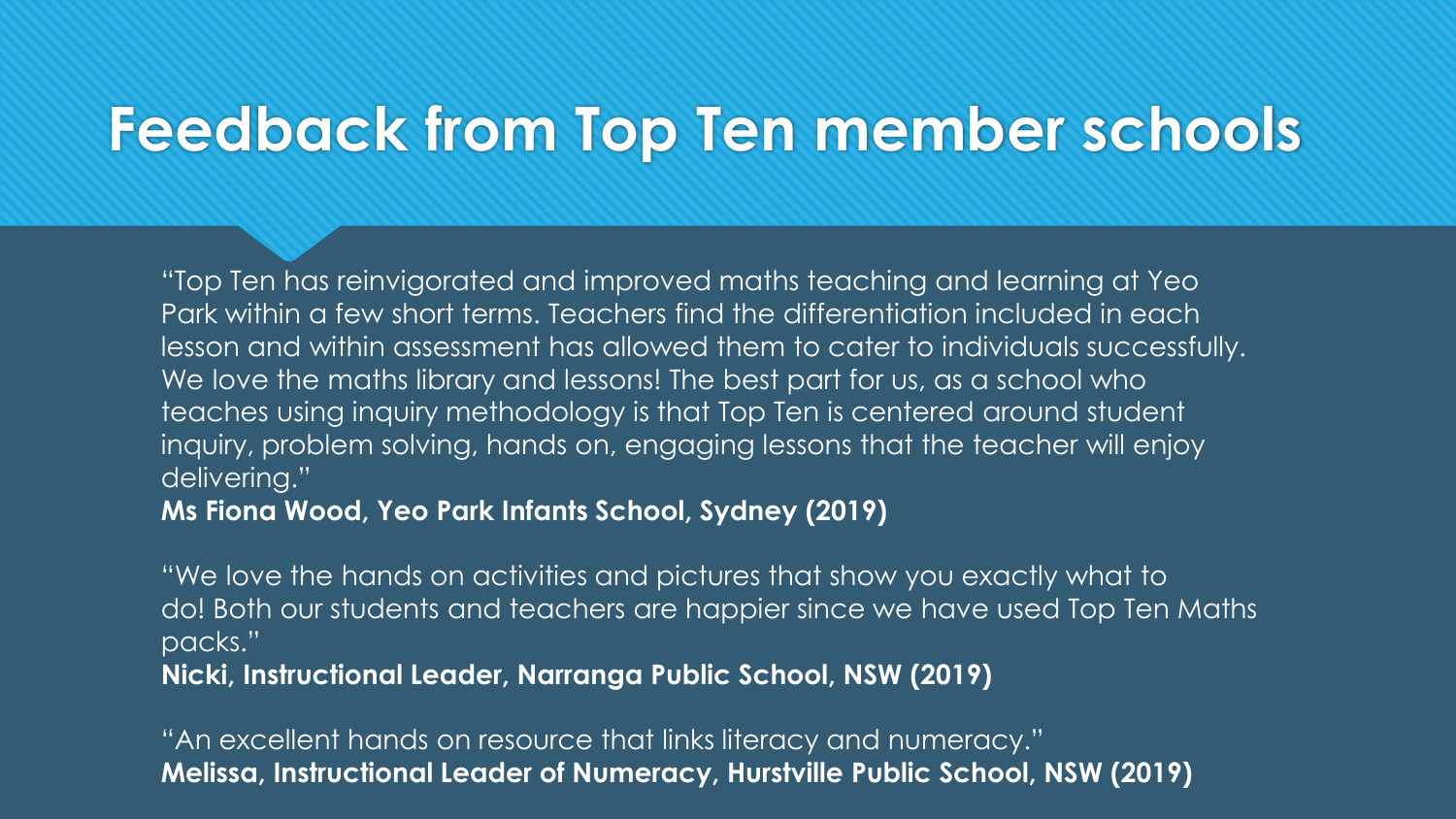"The hands-on tasks and the thinking about maths is inspiring." **Ms Kath Cambetis, Deputy Principal, South Kalgoorlie Primary School (2019)** 

"I love learning new things and your whole framework surrounding Maths certainly is a great fit for our students at this school. The approach by Top Ten is a resource that encompasses exemplary pedagogy with a view to supporting the whole child (auditory, sensory, processing and fine motor skills) to ensure high engagement with Mathematics. It is educative, information and definitely hands-on." **Ms Jenny Bruce, Deputy Principal, South Kalgoorlie Primary School (2019)** 

**"**Our school is loving the program. The yearly overviews provide a very clear guide for teachers to follow. The diagnostic tests are also fabulous in identifying student strengths and areas in need of development." **Mr Shane Wilson, Principal, Marble Bar Primary School (2018)**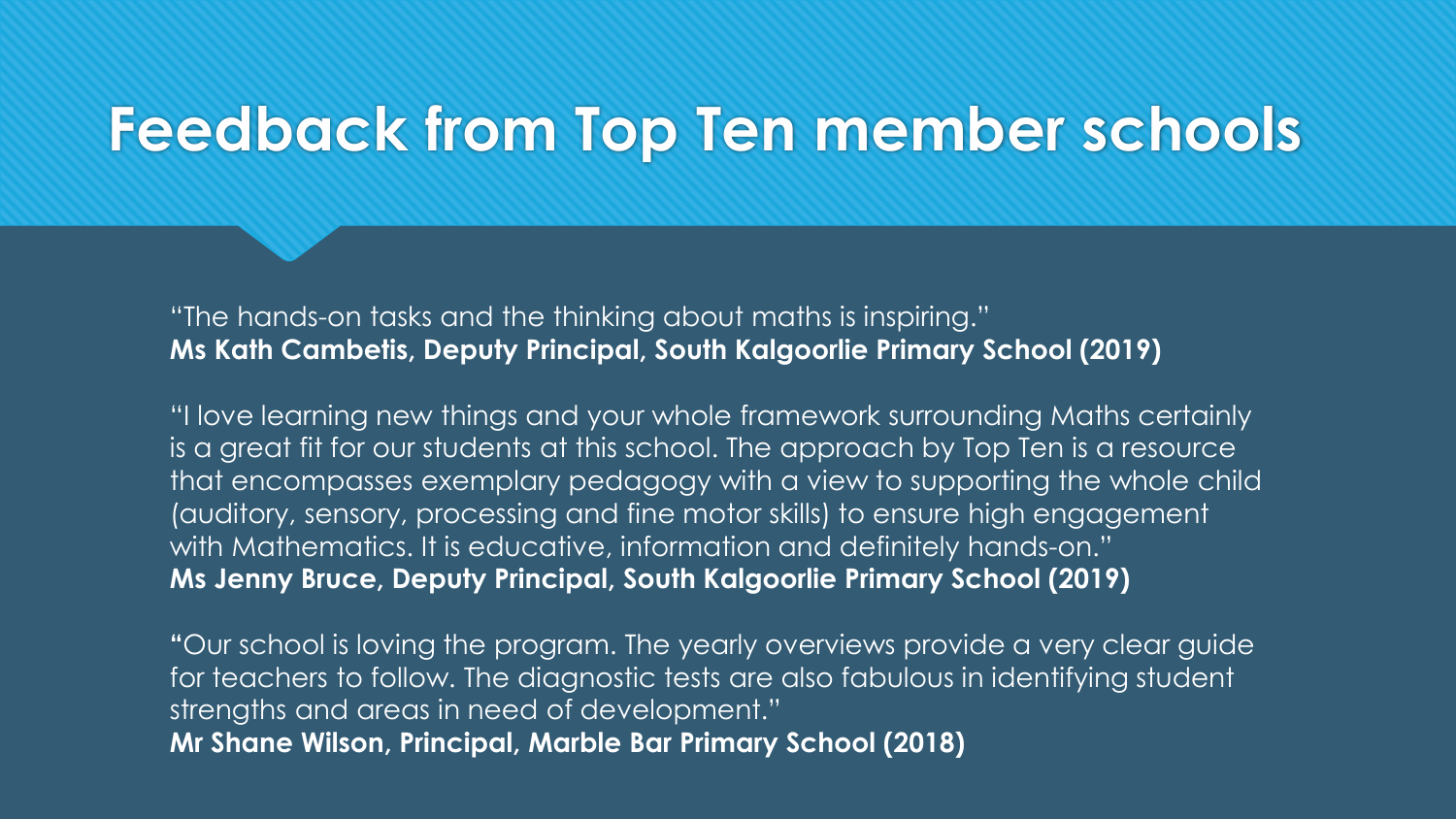"Our teachers are actually enjoying teaching maths again! The way Top Ten is set up takes the guesswork out of planning. We love the packs!" **Ms Michelle Young, Principal, Bruthen Primary School (2019)**

"The packs have high quality mathematics teaching that is hands-on with everything you need in one spot. Fantastic lessons! Making outstanding mathematics teaching easy!" **Ms Donna Krenn, Assistant Principal, The Basin Primary School (2019)**

"We were looking for something to make our maths teaching more engaging and real for our students, and we found something really great in Top Ten. The activities are fun and interesting for the students, but also explicitly target needed skills. I've especially loved watching students at all levels building a deep conceptual understanding of key maths ideas, which they can easily transfer to subsequent tasks. Best of all, the students are excited when they see maths on the timetable!" **Mr Steven Edwards, Numeracy Leading Teacher, Mill Park Primary School (2018)**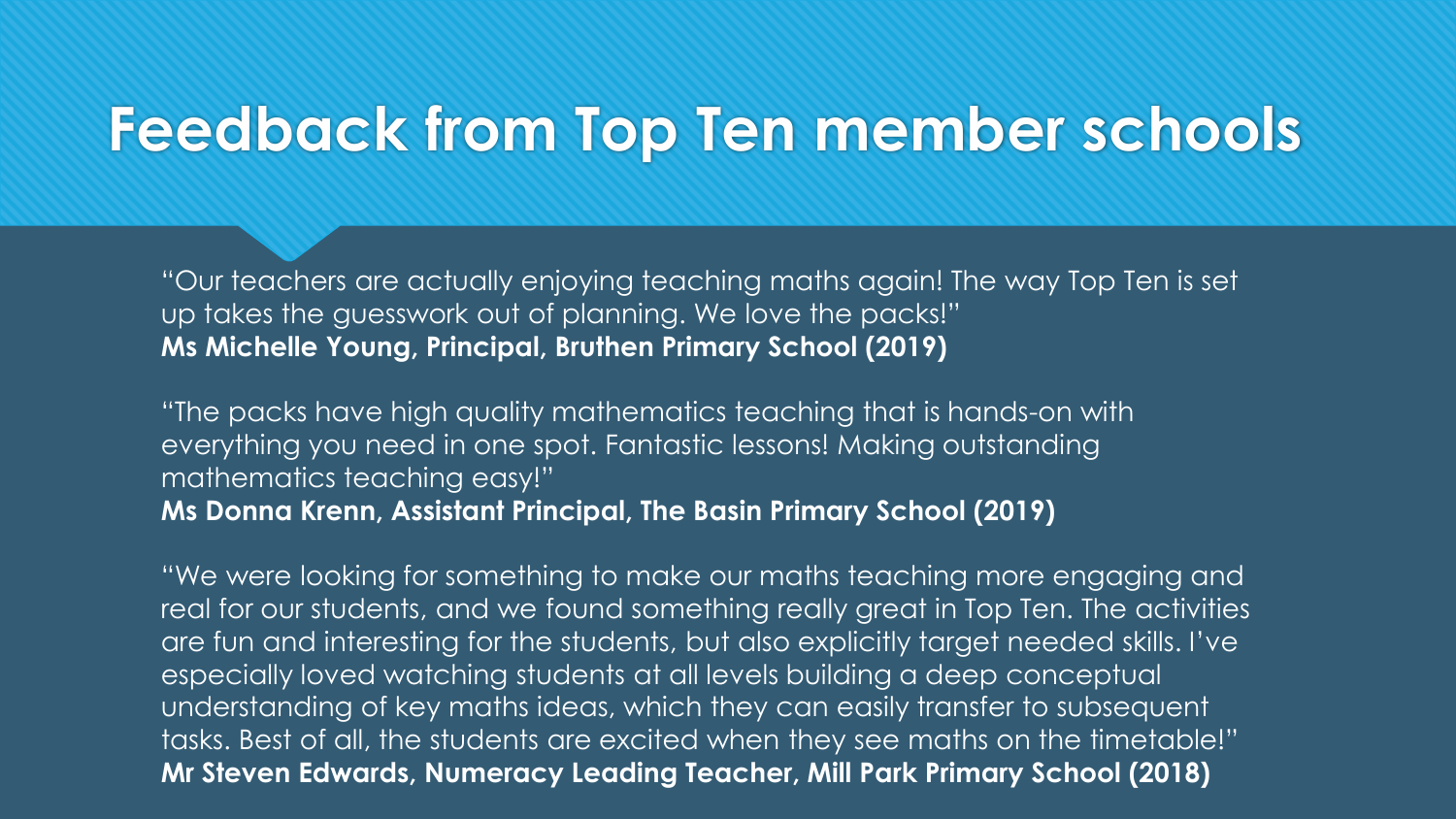"We are really enjoying using Top Ten and have actively embraced it as an important resource for planning. There has been a lot of positive feedback from parents and students about how much they enjoy learning maths now. Thank you for your amazing resource." **Ms Nicole Nolan, Junior School Mathematics Leader, The Hills Grammar School (2019)** 

"The resources have been extremely well received by the teachers at St Andrews PS. They have been sharing resources, strategies, tips and successes. It is being used everyday! We are loving the Numeracy Library and the linked lessons. We particularly like the hands-on approach, the variety of activities, the scope and sequence and the ability for differentiation, support and extension." **Mr Dean Simpson, Principal, St Andrews PS (2018)**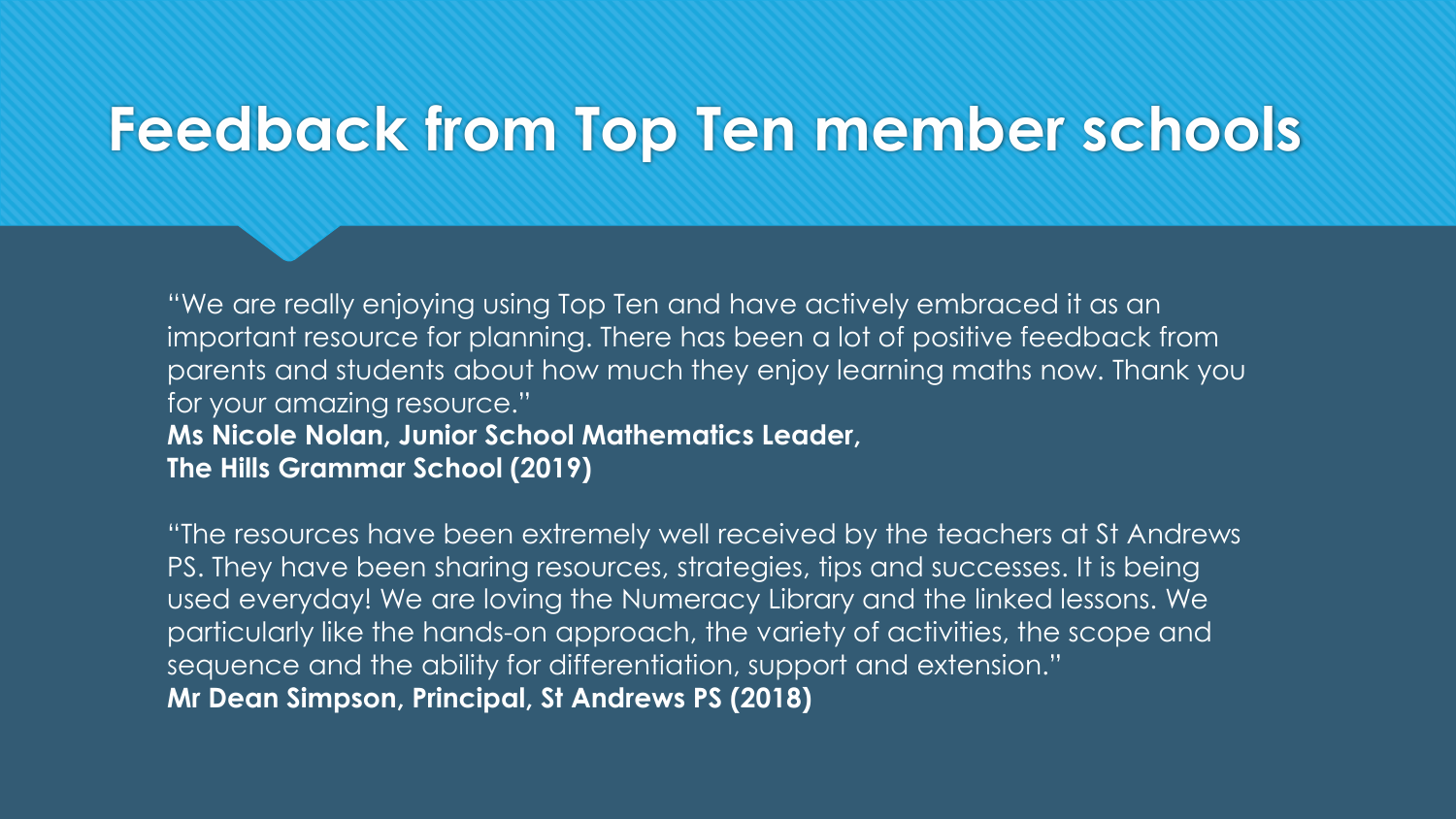"Every student at our school is experiencing success with Maths every day. This program has revolutionised the way in which our students feel about Maths. It has led to astoundingly improved student engagement and comprehensive progress in student outcomes. The pre and post testing component is invaluable, in that it continually directs teaching towards targeting specific goals that are achievable for each student. All lessons utilise peer teaching and practice, and zero in on understanding the language of Maths which is crucial for students to attain real, deep and rich understandings of the concepts being taught." **Ms Rebecca Szeremeta, Numeracy Leader, Thomastown East PS (2018)** 

"All of our year levels are using it as a starting point for planning. Teachers love the literacy links and connections and the great rich tasks. It has added so much to our teachers' confidence." **Ms Jodie Bray, Principal, Hillsmeade PS (2017)**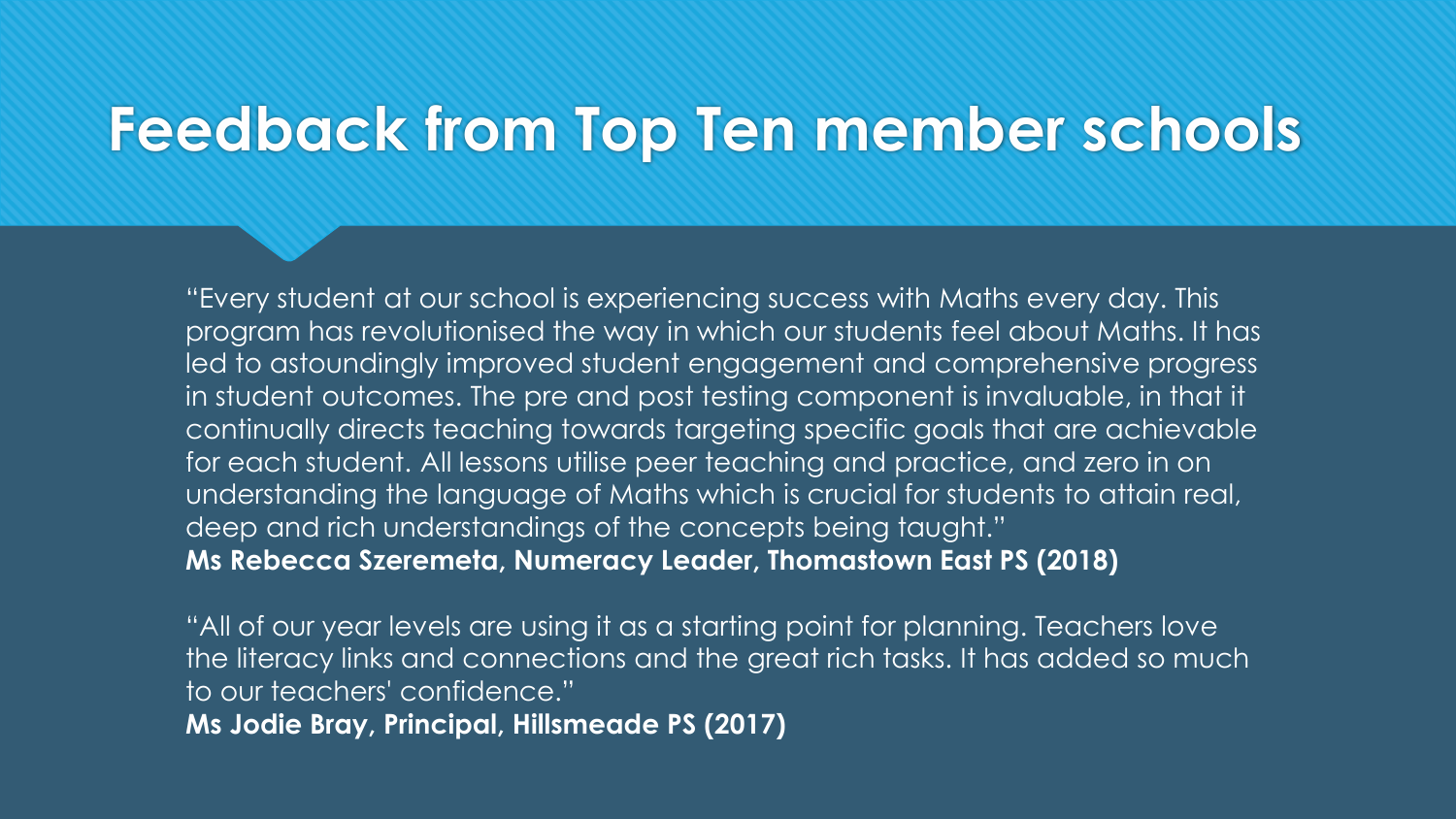"We love the clear learning intentions; enabling and extending prompts; and photos that show what work (especially recording methods) might look like in a real classroom. The packs are teacher-friendly. The activities are engaging and fun for the learners and teachers too. They use simple equipment in a variety of ways." **Sue and Katrina, Maths Leaders, Pakenham Hills PS (2019)** 

"We have been using Top Ten for most of the 2019 school year. It's been great to help teachers develop or refresh their understanding of the developmental sequence of learning. The lessons are extremely hands on and the linked resources support our maths pedagogy of open, inquiry maths learning." **Ms Tracey Silvers, Numeracy Learning Specialist, Ashburton PS (2019)**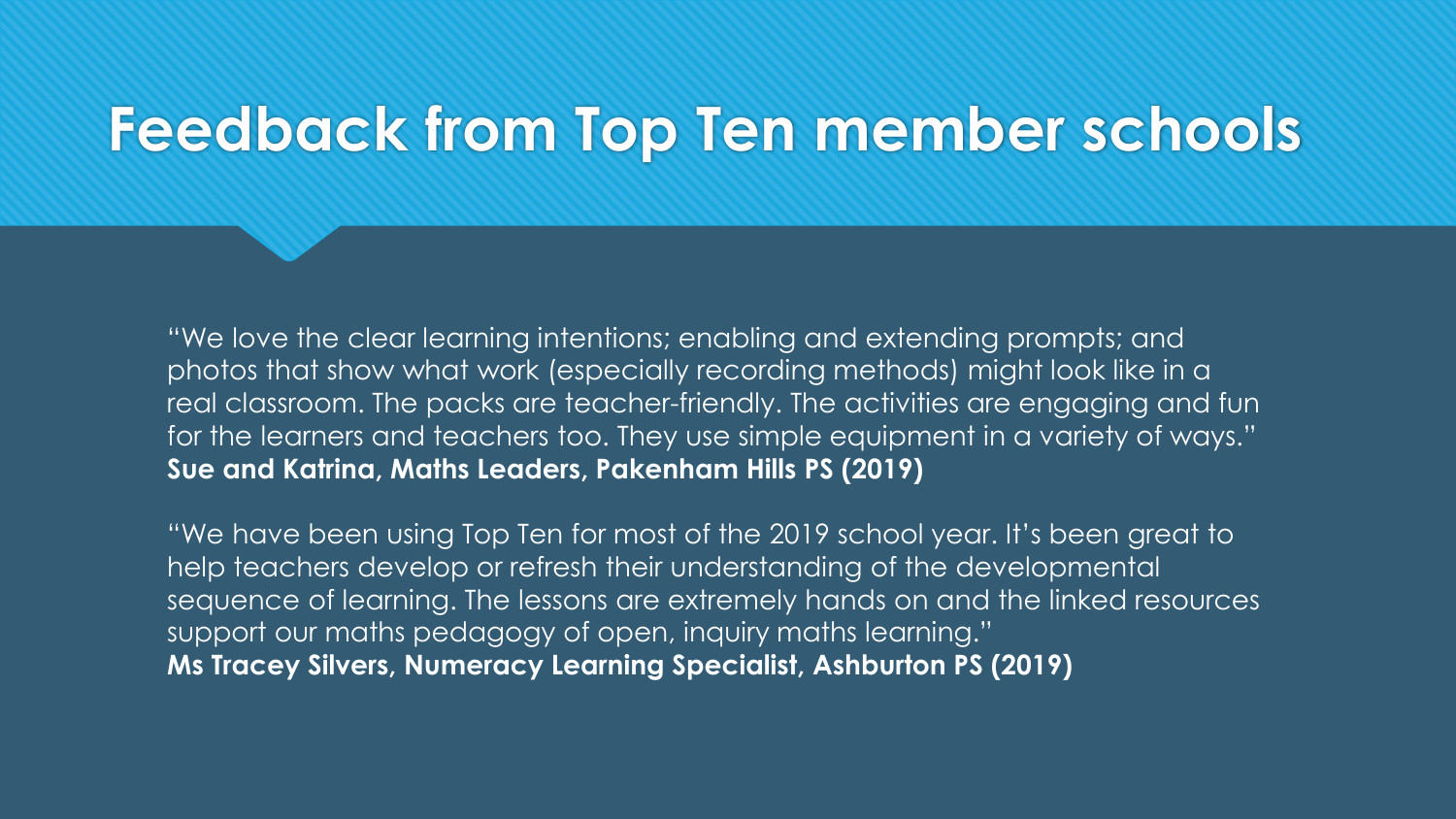"We have been thrilled with the Top Ten Maths program and recommended this widely to other schools as it has been so helpful to my school. The resources have been received highly by my staff." **Mrs Kerry Coffey, Principal, Fleetwood PS (2017)** 

"The Top Ten Numeracy Package is bursting with great lesson, modelling and warm-up ideas, as well as suggested resources (e.g. picture story books). The activities are engaging, easy to follow and well-supported by accompanying photos. They build on and develop mathematical conceptual understandings sequentially. The Pre- and Post-assessment tasks are useful for measuring prior knowledge and growth in learning."

**Ms Penny Esposito, Maths PLT Leader, Heany Park PS (2017)**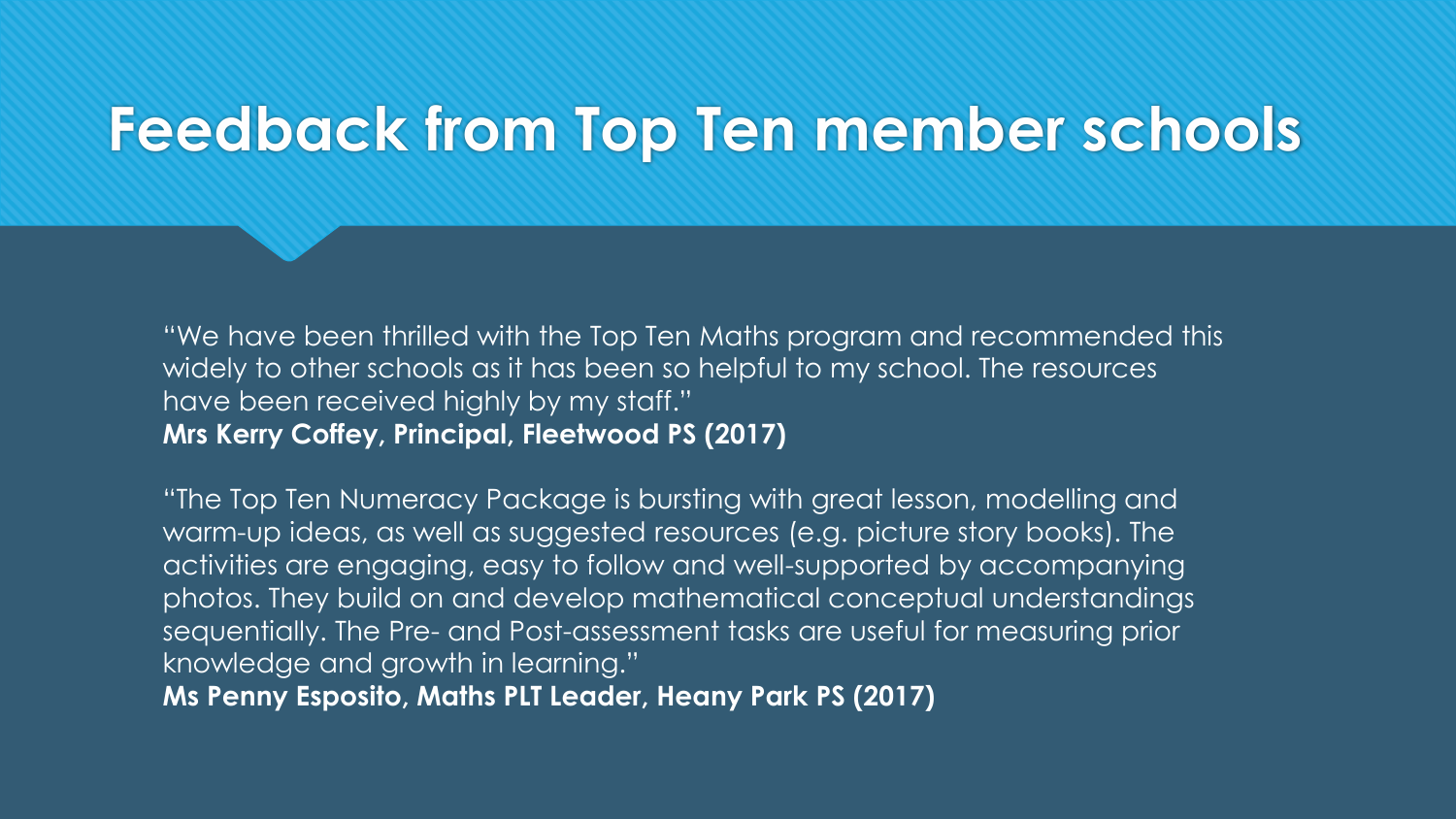"The staff have really enjoyed exploring the rich, engaging and well-planned resources. This resource is used heavily for our planning. The students love the engaging, hands-on lessons." **Numeracy Leader, St James PS Vermont (2018)**

"A highly engaging and inspiring maths PD day, full of hands on learning with an abundance of activities to take back to our classrooms the very next day. All teachers and learning support officers learnt so much about place value on our day."

**Ms Jayne Brown, Numeracy Leader, St John's PS Dennington (2019)**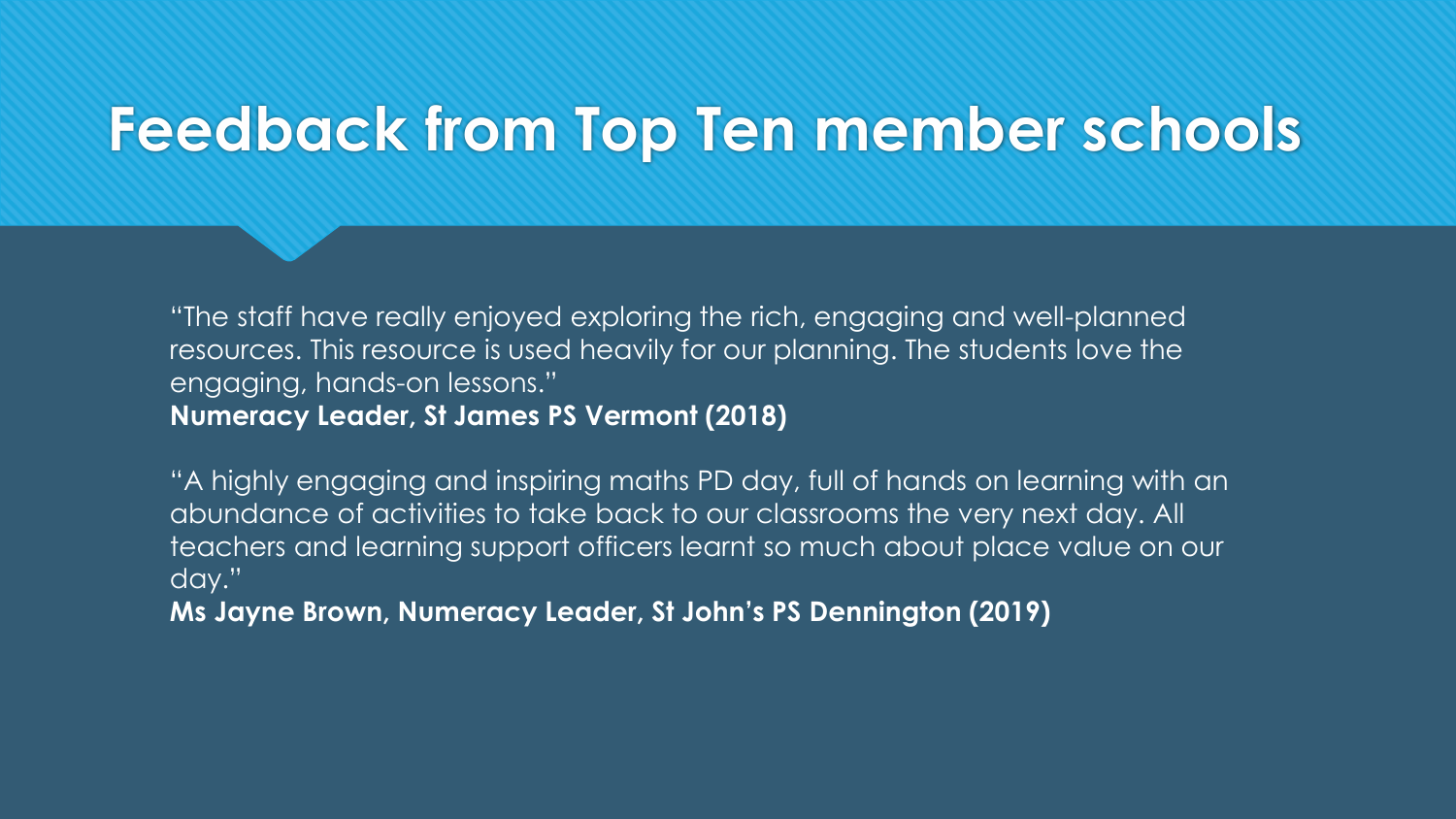"We have just reviewed our whole school model of maths instruction. The Top Ten Numeracy Package fit perfectly into the new model that we created and assisted teachers to implement our model with ease. The engaging hook activities were particularly utilised, as this was the newest element of our model. Staff found that there were many fabulous ideas for these hooks and it actually inspired them to come up with their own ideas. The highlight is the highly engaging activities, particularly the 'zero worksheet' element of the resource. Many other resources just provide you with worksheets to use."

**Ms Lauren Ray, Curriculum Coordinator, White Hills PS (2017)**

"This is a great resource for staff. All components are user friendly and easy to use. The resource has been a great hit with our staff and is being extensively used by teachers at all year levels." **Mrs Sue Jones, Principal, Cranbourne Park PS (2017)**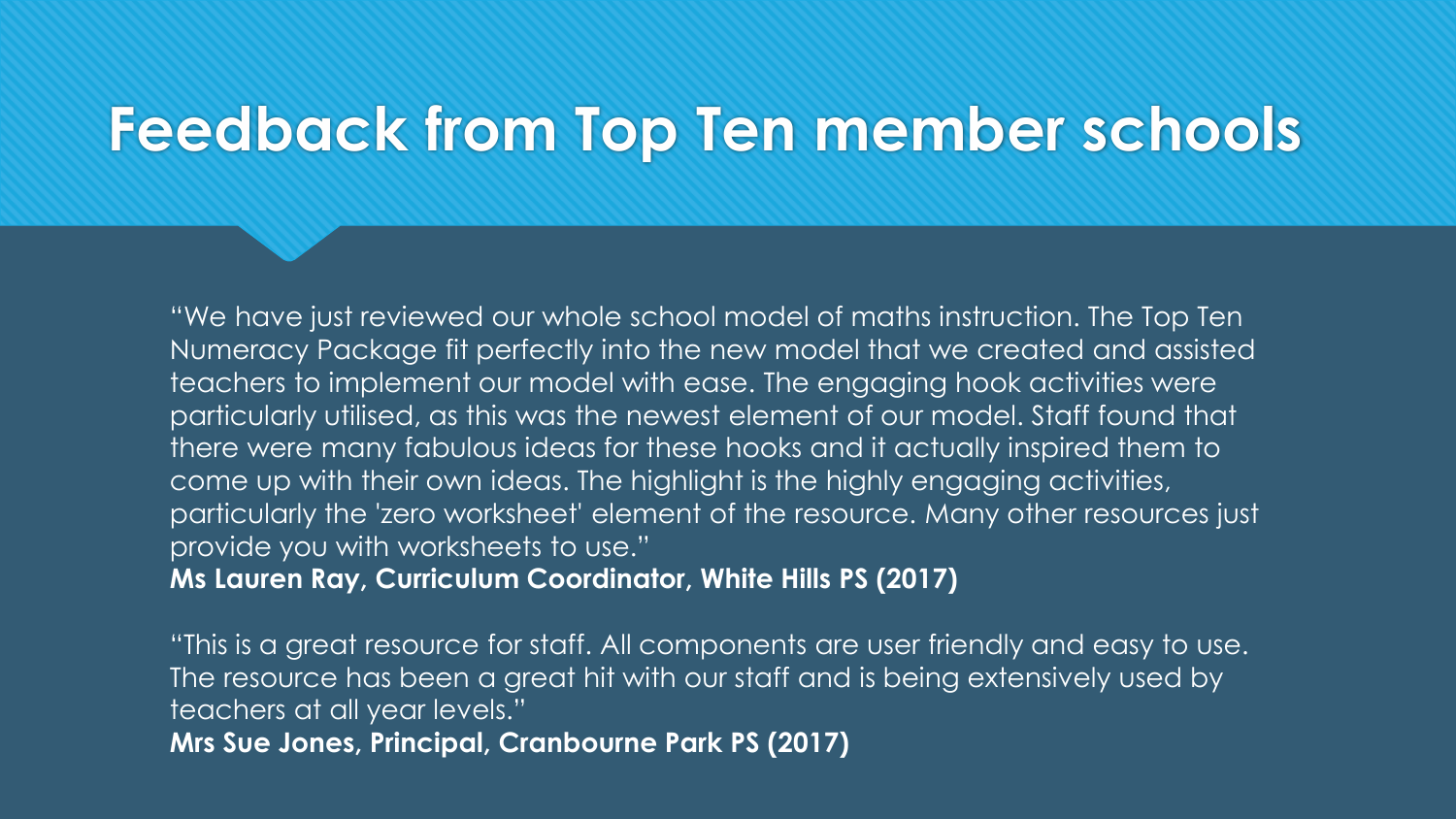### **About us**

- **Top Ten was founded and is entirely owned by Australian primary school teachers, not programmers or IT graduates. All units were created, then tried-and-tested in Australian classrooms for ten years (2006-2016). Our hands-on maths packs have been used by other primary schools since 2016.**
- **Our program is dedicated to bringing the power and joy of materials-based mathematics to life in every Australian classroom and to make engaging, highimpact mathematics instruction achievable for every Australian teacher.**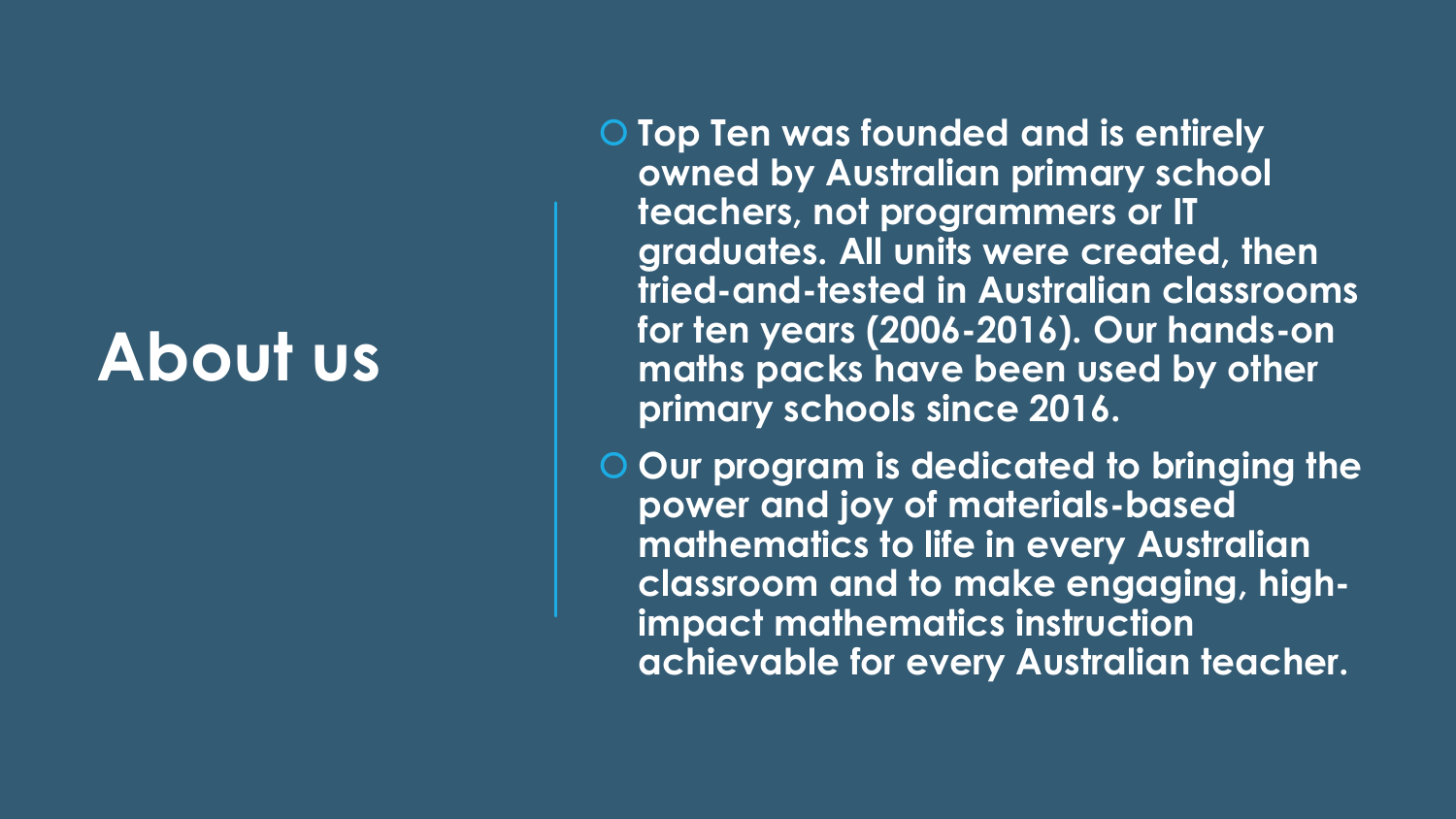**How Top Ten is different to other approaches to numeracy instruction**

- **Top Ten teaches maths using a hands-on approach, not worksheets or click-answer technologies. We take primary maths back to its origins – back to materials.**
- **While we often use technology (YouTube clips, interactive games, links to students' interests) as engaging hooks to tune-in students, the critical mathematical skills are established through explicit teacher modelling (fishbowls with materials) and with students using manipulatives to develop conceptions and efficient strategies.**
- **All units are developmentally-sequenced, taking teachers and students on a journey through the big ideas of mathematics.**
- **Top Ten diagnostic assessments are paper-based, focusing on strategies, not just answers. These then pinpoint developmental gaps using spreadsheets that calculate points-of-need, gaps, growth and value-add before and after each unit. Formative assessments are also built into the units.**
- **While all lessons and units are developmentallysequenced and directly aligned to the Australian and each state's curriculum, our units go beyond**  what to teach and support teachers on a day-by**day basis with how to teach.**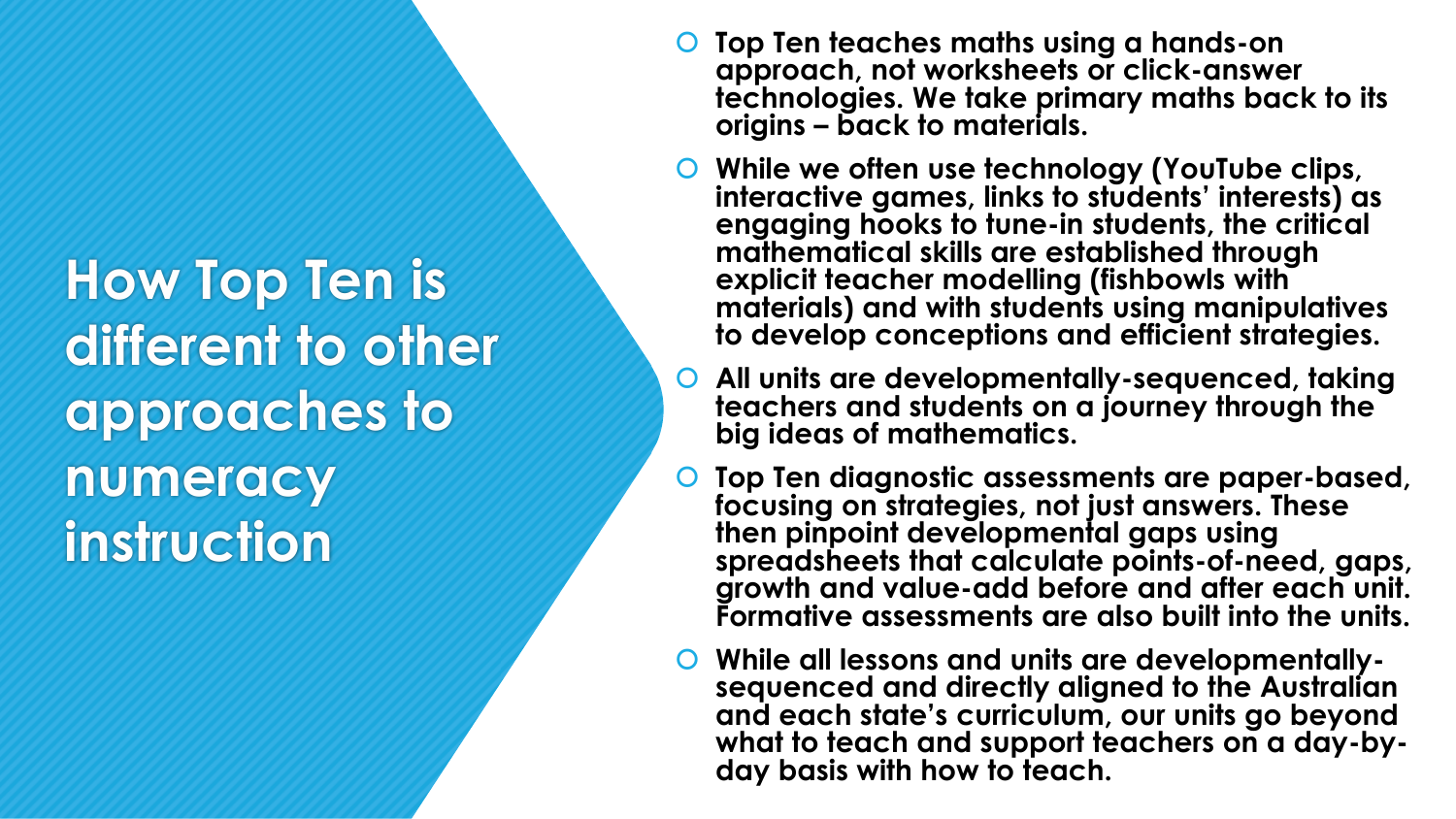## **Hands-on Maths Pack inclusions**

**To maximise each teacher's time, our sequential units and rich tasks include:** 

- **Photographs of numeracy leaders' classroom modelling, lessons in action in real classrooms and detailed student work samples.**
- **Warm-ups and engaging hooks.**
- **Sequential learning intentions and relevant maths vocabulary for every session.**
- **Pre-planned enabling and extending prompts to cater for the wide range of abilities that exists in any classroom, with extension and support built into every rich task.**
- **Diagnostic and formative assessments that pinpoint points-of-need, developmental gaps, calculate growth and track impact for targeted teaching.**